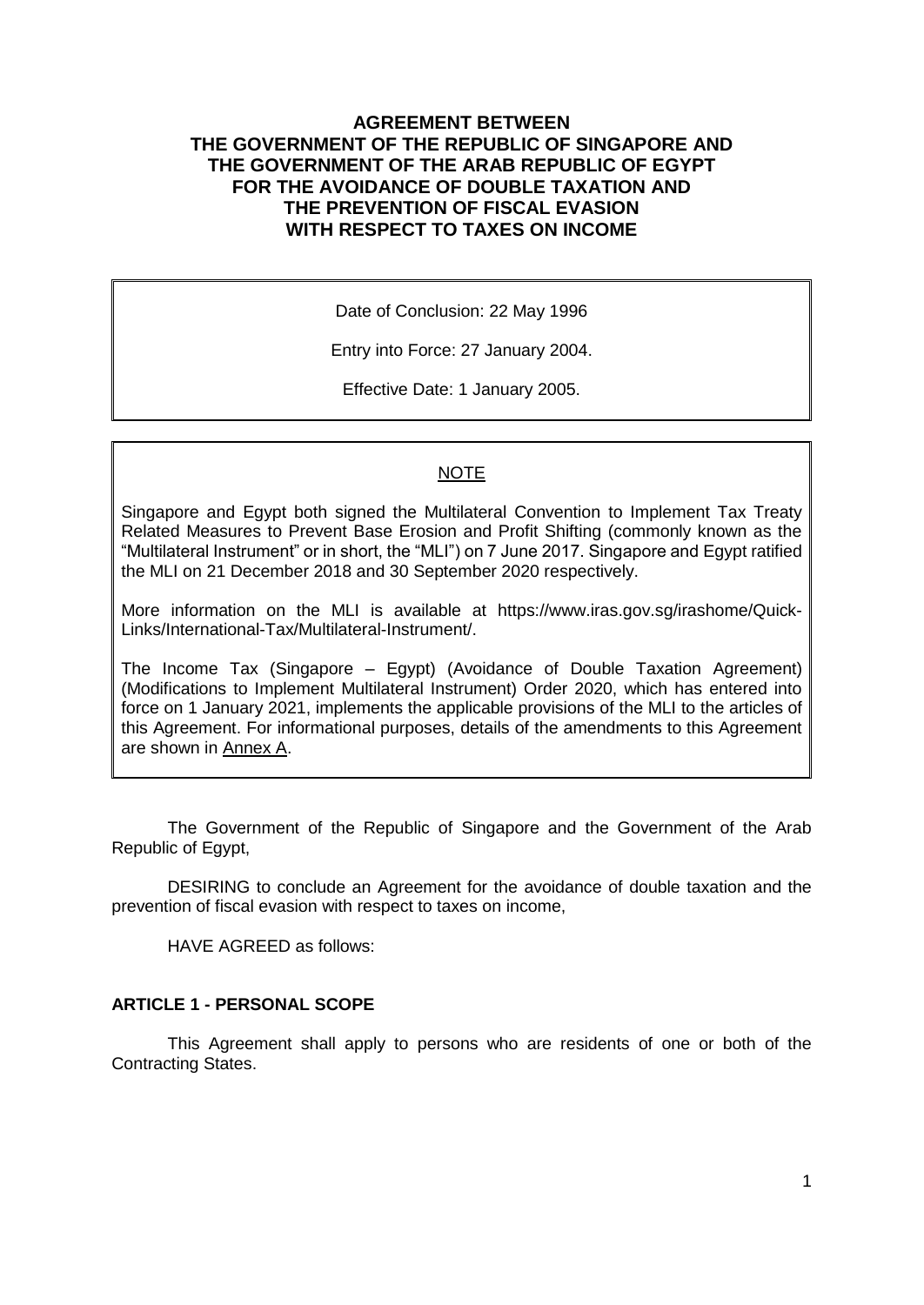## **ARTICLE 2 - TAXES COVERED**

1 This Agreement shall apply to taxes on income imposed on behalf of each Contracting State or of its political subdivisions or local authorities, irrespective of the manner in which they are levied.

2 There shall be regarded as taxes on income all taxes imposed on total income, or on elements of income, including taxes on gains from the alienation of movable or immovable property, taxes on the total amount of wages or salaries paid by enterprises.

- 3 The existing taxes to which this Agreement shall apply are in particular:
	- (a) in the case of the Arab Republic of Egypt:
		- (i) tax on income derived from immovable property (including the land tax and the building tax);
		- (ii) the unified tax on income of individuals levied by the law No. 157 for the year 1981 and amended by the law No. 187 for the year 1993;
		- (iii) corporation profits tax;
		- (iv) the development duty imposed by the law No. 147 for the year 1984 and its amendments;
		- (v) supplementary taxes imposed as percentage of taxes mentioned above

(hereinafter referred to as "Egyptian tax");

(b) in the case of the Republic of Singapore:

the income tax

(hereinafter referred to as " Singapore tax").

4 The Agreement shall apply also to any identical or substantially similar taxes which are imposed after the date of signature of this Agreement in addition to, or in place of, the existing taxes. The competent authorities of the Contracting States shall notify each other of substantial changes which have been made in their respective taxation laws.

## **ARTICLE 3 - GENERAL DEFINITIONS**

- 1 For the purposes of this Agreement, unless the context otherwise requires:
	- (a)
- (i) the term "Singapore" means the Republic of Singapore;
	- (ii) the term "Egypt" means the Arab Republic of Egypt.
- (b) the terms "a Contracting State" and "the other Contracting State" mean Egypt or Singapore as the case may be;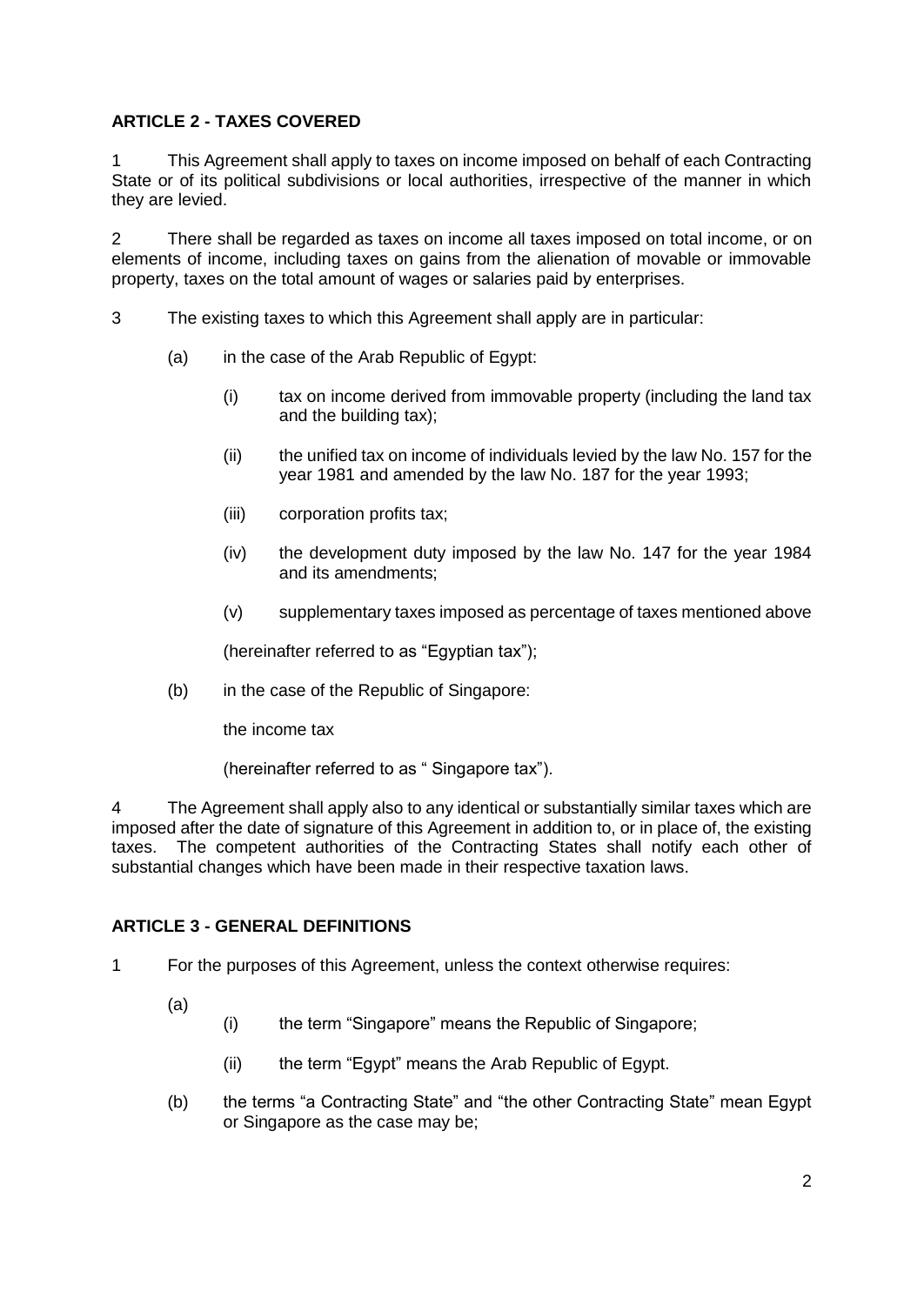- (c) the term "person" includes an individual, a company and any other body of persons;
- (d) the term "company" means any body corporate or any entity which is treated as a body corporate for tax purposes;
- (e) the terms "enterprise of a Contracting State" and "enterprise of the other Contracting State" mean respectively an enterprise carried on by a resident of a State and an enterprise carried on by a resident of the other State;
- (f) the term "tax" means Singapore tax or Egyptian tax as the context requires;
- (g) the term "international traffic" means any transport by a ship or aircraft operated by an enterprise which has its place of effective management in a Contracting State except when the ship or aircraft is operated solely between places in the other Contracting State;
- (h) the term "competent authority" means:
	- (i) in the case of Egypt, the Minister of Finance or his authorized representative;
	- (ii) in the case of Singapore, the Minister for Finance or his authorized representative;
- (i) the term "national" means:
	- (ii) any individual possessing the nationality of a Contracting State;
	- (ii) any legal person, partnership and association deriving its status as such from the law in force in a Contracting State;
- (j) the terms "resident of a Contracting State" and "resident of the other Contracting State" mean a person who is a resident of Egypt or a person who is a resident of Singapore as the context requires.

2 As regards the application of the Agreement by a Contracting State, any term not defined therein shall, unless the context otherwise requires, have the meaning which it has under the laws of that State concerning the taxes to which this Agreement applies.

#### **ARTICLE 4 - RESIDENT**

1 For the purposes of this Agreement, the term "resident of a Contracting State" means any person who is a resident of a Contracting State in accordance with the taxation laws of that State.

2 Where by reason of the provisions of paragraph 1 an individual is a resident of both Contracting States, then his status shall be determined as follows: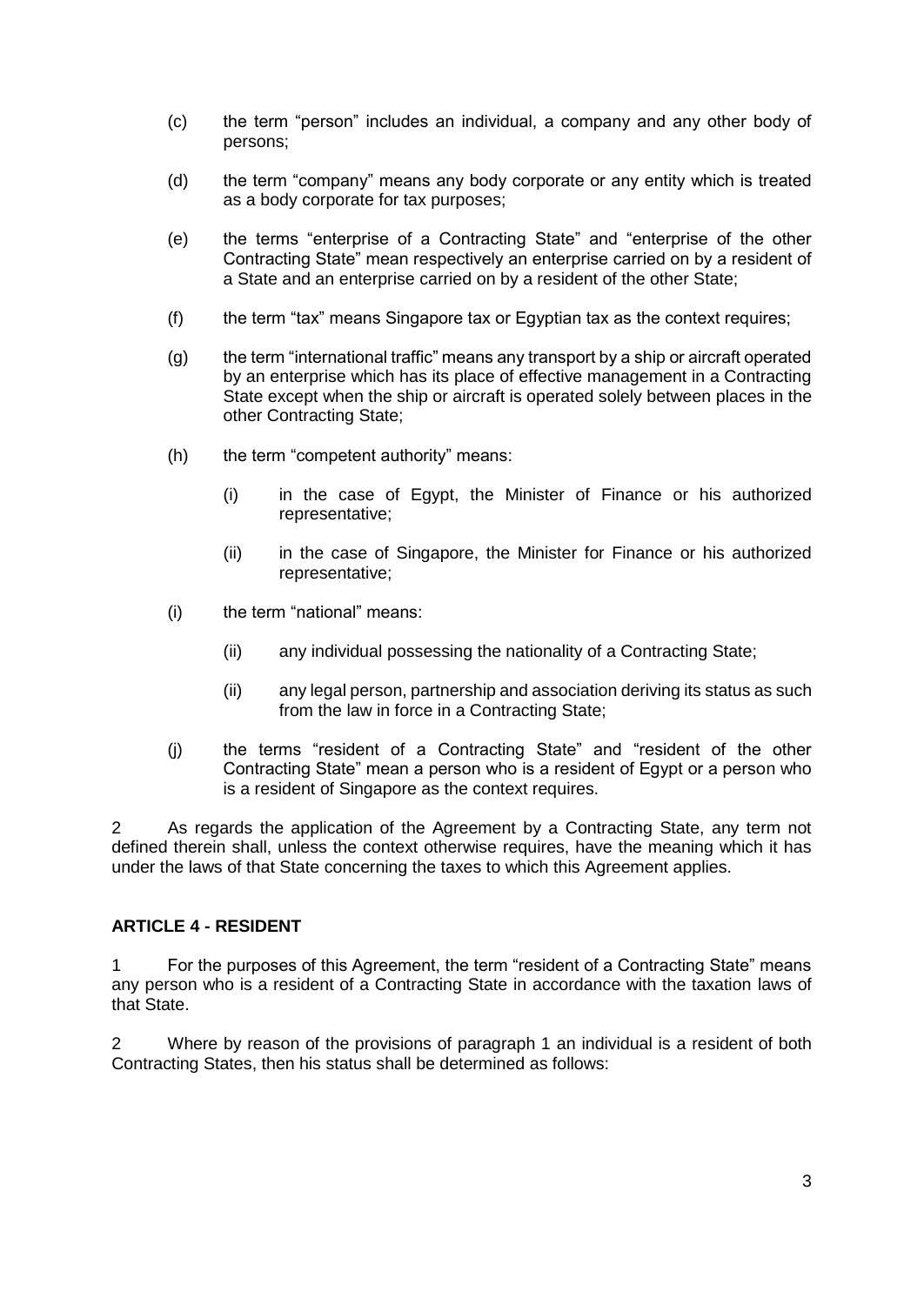- (a) he shall be deemed to be a resident of the State in which he has a permanent home available to him. If he has a permanent home available to him in both States, he shall be deemed to be a resident of the State with which his personal and economic relations are closer (centre of vital interests);
- (b) if the State in which he has his centre of vital interests cannot be determined, or if he has not a permanent home available to him in either State, he shall be deemed to be a resident of the State in which he has an habitual abode;
- (c) if he has an habitual abode in both Contracting States or in neither of them, the competent authorities of the Contracting States shall settle the question by mutual agreement.

3 Where by reason of the provisions of paragraph 1 a person other than an individual is a resident of both Contracting States, then it shall be deemed to be a resident of the Contracting State in which its place of effective management is situated. In case of doubts the competent authorities of the Contracting States shall settle the question by mutual agreement.

4 Where by reason of the provisions of paragraph 1 a person other than an individual or a company is a resident of both Contracting States, the competent authorities of the Contracting State shall by mutual agreement endeavour to settle the question and to determine the mode of application of the Agreement to such person.

## **ARTICLE 5 - PERMANENT ESTABLISHMENT**

1 For the purposes of this Agreement, the term "permanent establishment" means a fixed place of business through which the business of an enterprise is wholly or partly carried on.

- 2. The term "permanent establishment" includes especially:
	- (a) a place of management;
	- (b) a branch;
	- (c) an office;
	- (d) a factory;
	- (e) a workshop;
	- (f) a mine, an oil or gas well, a quarry or any other place of natural resources; and
	- (g) a farm or plantation.
- 3 The term "permanent establishment" likewise encompasses:
	- (a) a building site, a construction, assembly or installation project or supervisory activities in connection therewith, but only where such site, project or activities lasts more than six months;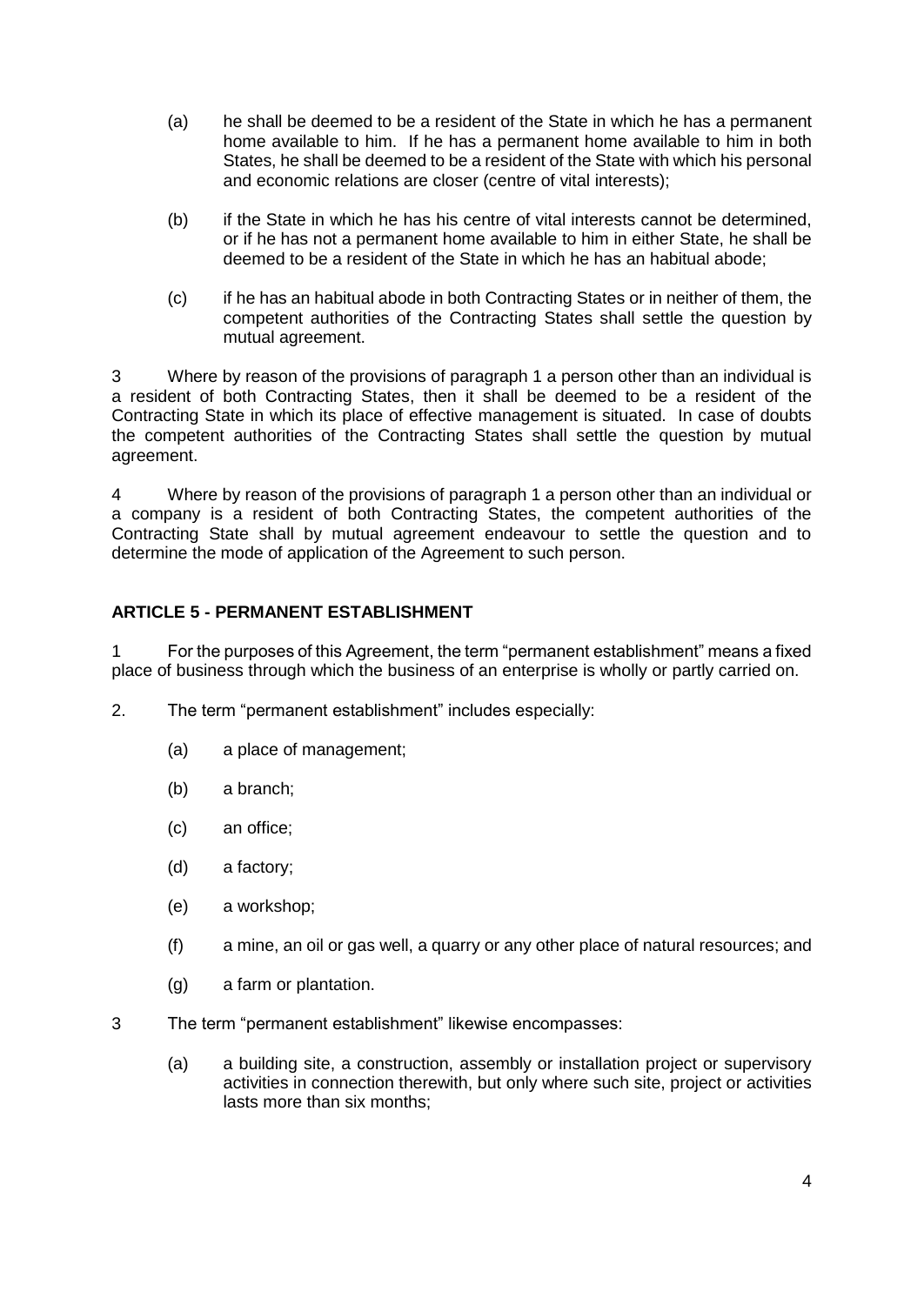(b) the furnishing of services, including consultancy services, by an enterprise of a Contracting State through employees or other personnel in the other Contracting State, provided that such activities continue for the same project or a connected project for a period or periods aggregating more than six months within any twelve-month period.

4 Notwithstanding the preceding provisions of this Article, the term "permanent establishment" shall be deemed not to include:

- (a) the use of facilities solely for the purpose of storage, display or delivery of goods or merchandise belonging to the enterprise;
- (b) the maintenance of a stock of goods or merchandise belonging to the enterprise solely for the purpose of storage, display or delivery;
- (c) the maintenance of a stock of goods or merchandise belonging to the enterprise solely for the purpose of processing by another enterprise;
- (d) the maintenance of a fixed place of business solely for the purpose of purchasing goods or merchandise or of collecting information, for the enterprise;
- (e) the maintenance of a fixed place of business solely for the purpose of carrying on, for the enterprise, any other activity of a preparatory or auxiliary character;
- (f) the maintenance of a fixed place of business solely for any combination of activities mentioned in subparagraphs (a) to (e), provided that the overall activity of the fixed place of business resulting from this combination is of a preparatory or auxiliary character.

5 Notwithstanding the provisions of paragraphs 1 and 2, where a person - other than an agent of an independent status to whom paragraph 6 applies - is acting on behalf of an enterprise and has, and habitually exercises, in a Contracting State an authority to conclude contracts in the name of the enterprise, that enterprise shall be deemed to have a permanent establishment in that State in respect of any activities which that person undertakes for the enterprise, unless the activities of such person are limited to those mentioned in paragraph 4 which, if exercised through a fixed place of business, would not make this fixed place of business a permanent establishment under the provisions of that paragraph.

6 An enterprise shall not be deemed to have a permanent establishment in a Contracting State merely because it carries on business in that State through a broker, general commission agent or any other agent of an independent status, provided that such persons are acting in the ordinary course of their business. However, when the activities of such an agent are devoted wholly on behalf of that enterprise, he will not be considered an agent of an independent status within the meaning of this paragraph.

7 The fact that a company which is a resident of a Contracting State controls or is controlled by a company which is a resident of the other Contracting State, or which carries on business in that other State (whether through a permanent establishment or otherwise), shall not of itself constitute either company a permanent establishment of the other.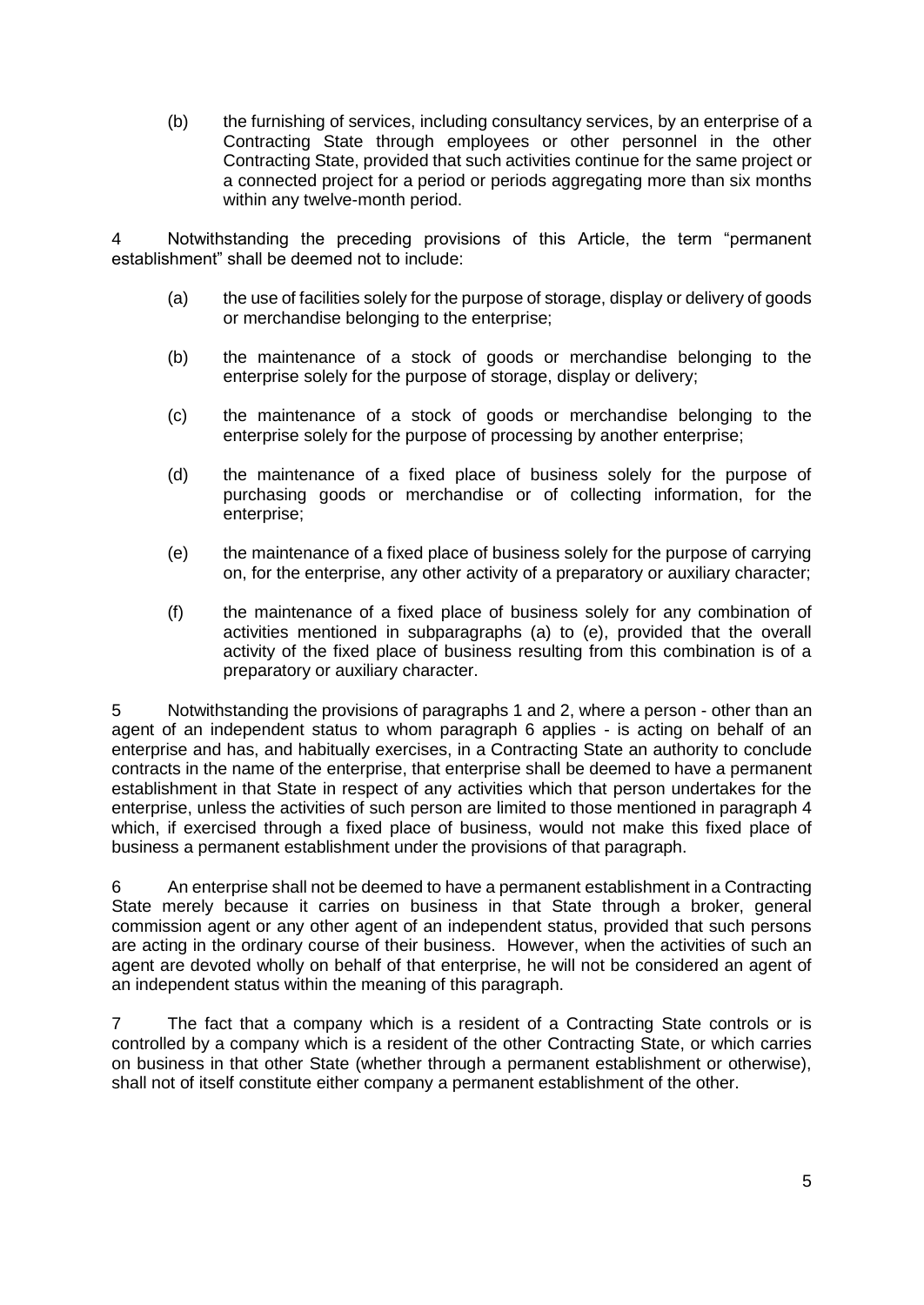8 Notwithstanding the preceding provisions of this Article, an insurance enterprise of a Contracting State shall – except in regard to reinsurance – be deemed to have a permanent establishment in the other Contracting State if it collects premiums in the territory of that other State or insures risks situated therein through a person other than an agent of an independent status to whom paragraph 6 applies.

## **ARTICLE 6 - INCOME FROM IMMOVABLE PROPERTY**

1 Income derived by a resident of a Contracting State from immovable property (including income from agriculture) situated in the other Contracting State may be taxed in that other State.

2 The term "immovable property" shall have the meaning which it has under the law of the Contracting State in which the property in question is situated. The term shall in any case include property accessory to immovable property, livestock and equipment used in agriculture, rights to which the provisions of general law respecting landed property apply, usufruct or immovable property and rights to variable or fixed payments as consideration for the working of, or the rights to work, mineral deposits, sources and other natural resources; ships, boats and aircraft shall not be regarded as immovable property.

3 The provisions of paragraph 1 shall also apply to income derived from the direct use, letting, or use in any other form of immovable property.

4 The provisions of paragraphs 1 and 3 shall also apply to the income from immovable property of an enterprise and to income from immovable property used for the performance of independent personal services.

## **ARTICLE 7 - BUSINESS PROFITS**

1 The profits of an enterprise of a Contracting State shall be taxable only in that State unless the enterprise carries on business in the other Contracting State through a permanent establishment situated therein. If the enterprise carries on business as aforesaid, the profits of the enterprise may be taxed in the other State but only so much of them as is attributable to that permanent establishment.

2 Subject to the provisions of paragraph 3, where an enterprise of a Contracting State carries on business in the other Contracting State through a permanent establishment situated therein, there shall in each Contracting State be attributed to that permanent establishment the profits which it might be expected to make if it were a distinct and separate enterprise engaged in the same or similar activities under the same or similar conditions and dealing wholly independently with the enterprise of which it is a permanent establishment.

3 In the determination of the profits of a permanent establishment, there shall be allowed as deductions expenses which are incurred for the purposes of the business of the permanent establishment, including executive and general administrative expenses so incurred, whether in the State in which the permanent establishment is situated or elsewhere.

4 No profits shall be attributed to a permanent establishment by reason of the mere purchase by that permanent establishment of goods or merchandise for the enterprise.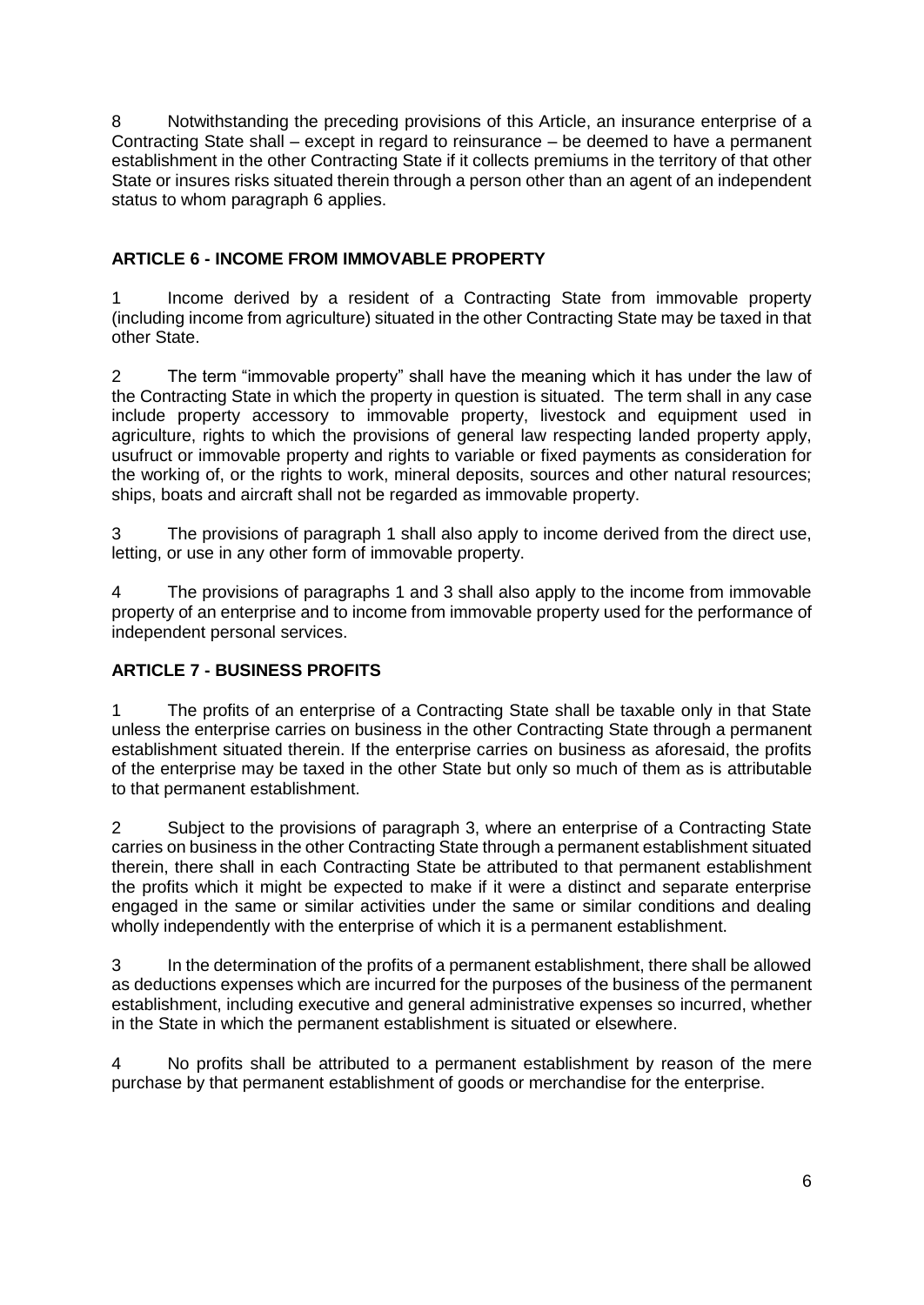5 In so far as it has been customary in a Contracting State to determine the profits to be attributed to a permanent establishment on the basis of an apportionment of the total profits of the enterprise to its various parts, nothing in paragraph 2 shall preclude that Contracting State from determining the profits to be taxed by such an apportionment as may be customary; the method of an apportionment adopted shall, however, be such that the result shall be in accordance with the principles contained in this Article.

6 For the purposes of the preceding paragraphs, the profits to be attributed to the permanent establishment shall be determined by the same method year by year unless there is good and sufficient reason to the contrary.

7 Where profits include items of income which are dealt with separately in other Articles of this Agreement, then the provisions of those Articles shall not be affected by the provisions of this Article.

# **ARTICLE 8 - SHIPPING AND AIR TRANSPORT**

1 Income from the operation of ships or aircraft in international traffic shall be taxable only in the Contracting State in which the place of effective management of the enterprise is situated.

2 The provisions of paragraph 1 shall likewise apply in respect of income derived participation in pools of any kind by enterprises engaged in shipping or air transport.

3 Income derived by an enterprise of a Contracting state from the operation of ships or aircraft shall include:

- (a) income from rental of ships or aircraft used in international transport on the full (time or voyage) or bareboat basis; and
- (b) income from rental of containers and related equipment used in international transport which is incidental to income from the operation of ships or aircraft in international traffic.

## **ARTICLE 9 - ASSOCIATED ENTERPRISES**

- 1 Where
	- (a) an enterprise of a Contracting State participates directly or indirectly in the management, control or capital of an enterprise of the other Contracting State, or
	- (b) the same persons participate directly or indirectly in the management, control or capital of an enterprise of a Contracting State and an enterprise of the other Contracting State,

and in either case conditions are made or imposed between the two enterprises in their commercial or financial relations which differ from those which would be made between independent enterprises, then any profits which would, but for those conditions, have accrued to one of the enterprises, but, by reason of those conditions, have not so accrued, may be included in the profits of that enterprise and taxed accordingly.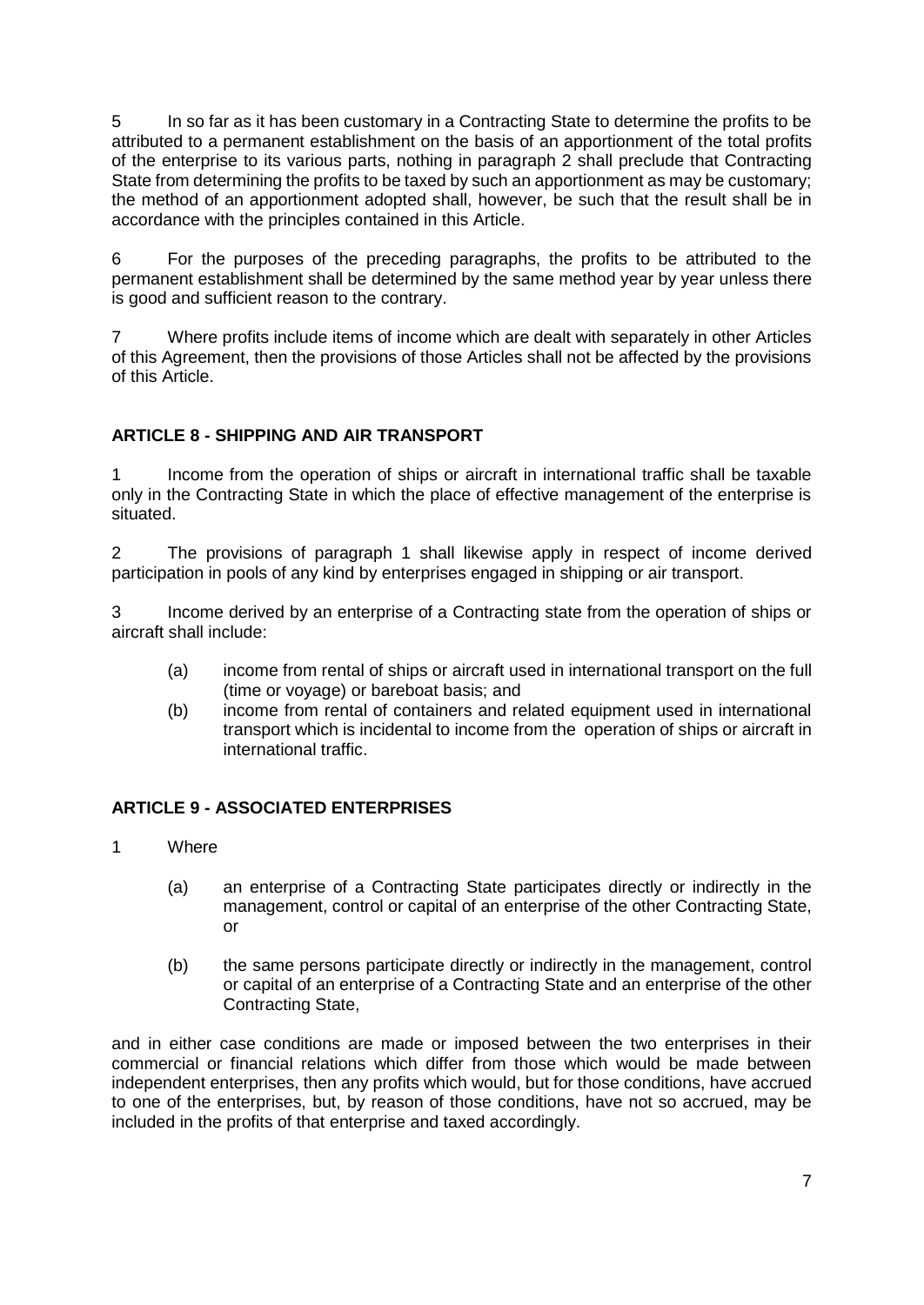## **ARTICLE 10 - DIVIDENDS**

1 Dividends paid by a company which is a resident of a Contracting State to a resident of the other Contracting State may be taxed in that other State.

2 However, such dividends may also be taxed in the Contracting State of which the company paying the dividends is a resident but at present both Contracting States do not impose a tax on dividends in addition to the tax chargeable on the profits or income of a company.

3 Where either or both Contracting States should, subsequent to the date of signature of this Agreement, impose a tax on dividends in addition to the tax chargeable on the profits or income of a company, the tax so charged in the Contracting State of which the company paying the dividends is a resident shall, if the recipient is the beneficial owner of the dividends, not exceed 15 per cent of the gross amount of the dividends. This paragraph shall not affect the taxation of company in respect of the profits out of which the dividends are paid.

4 The term "dividends" as used in this Article means income from shares, "jouissance" shares or "jouissance" rights, mining shares, founder shares or other rights, not being debtclaims, participating in profits, as well as income from other corporate rights which is subjected to the same taxation treatment as income from shares by the laws of the State of which the company making the distribution is a resident.

5 The provisions of paragraphs 1, 2 and 3 shall not apply if the beneficial owner of the dividends, being a resident of a Contracting State, carries on business in the other Contracting State, of which the company paying the dividends is a resident, through a permanent establishment situated therein, or performs in that other State independent personal services from a fixed base situated therein, and the holding in respect of which the dividends are paid is effectively connected with such permanent establishment. In such case the provisions of Article 7 or Article 14, as the case may be, shall apply.

6 Where a company which is a resident of a Contracting State derives profits or income from the other Contracting State, that other State may not impose any tax on the dividends paid by the company, except insofar as such dividends are paid to a resident of that other State or in so far as the holding in respect of which the dividends are paid is effectively connected with a permanent establishment situated in that other State, nor subject the company's undistributed profits to a tax on the company undistributed profits even if the dividends paid or the undistributed profits consist wholly or partly of profits or income arising in such other State.

# **ARTICLE 11 - INTEREST**

Interest arising in a Contracting State and paid to a resident of the other Contracting State may be taxed in that other State.

2 However, such interest may also be taxed in the Contracting State in which it arises and according to the laws of that State, but if the recipient is the beneficial owner of the interest the tax so charged shall not exceed 15 per cent of the gross amount of the interest.

3 Notwithstanding the provisions of paragraph 2, interest arising in a Contracting State and paid to the Government of the other Contracting State shall be exempt from tax in the first-mentioned Contracting State.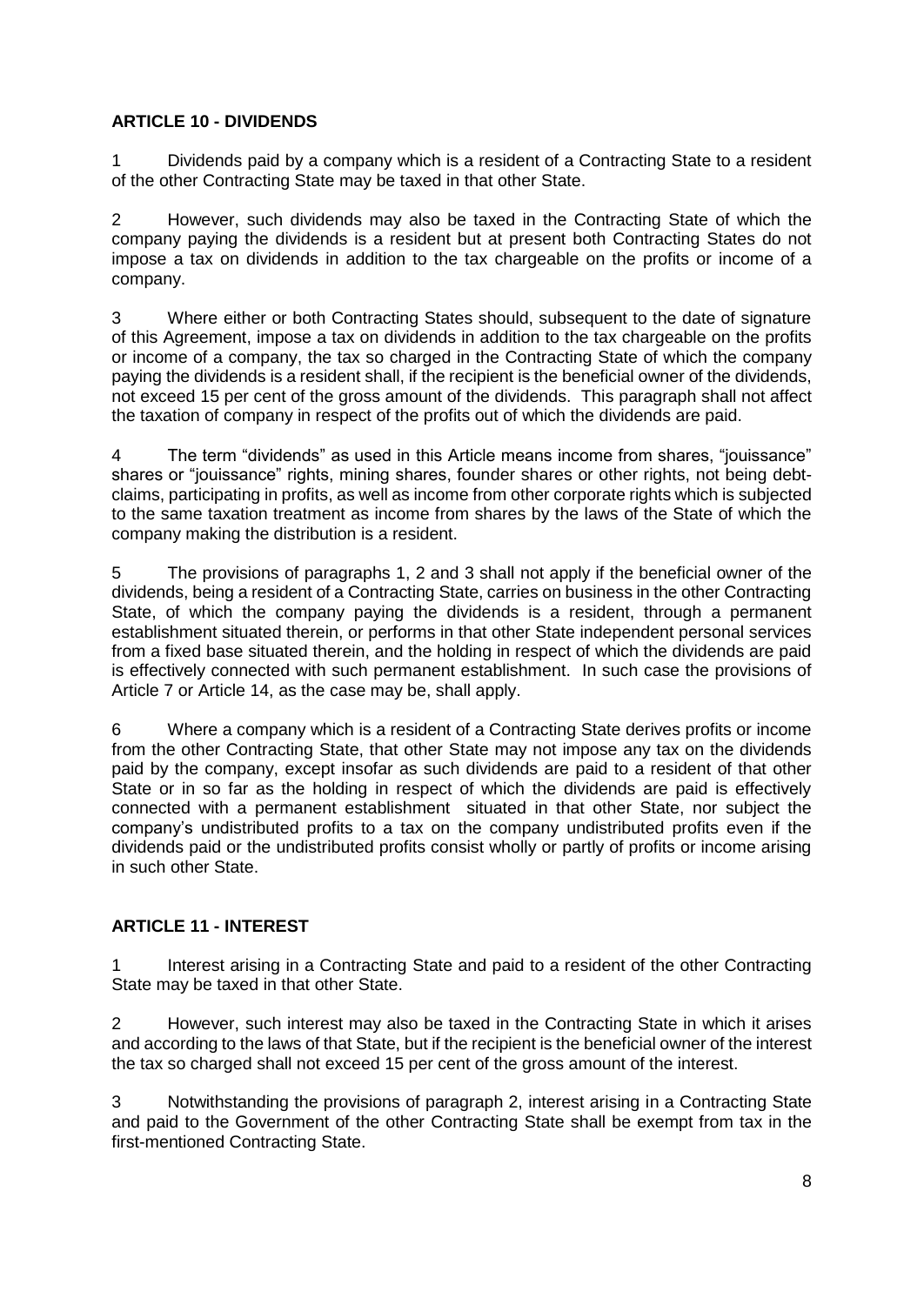- 4 For the purpose of paragraph 3, the term "Government":
	- (a) in the case of Egypt means the Government of the Arab Republic of Egypt and shall include the Central Bank of Egypt;
	- (b) in the case of Singapore, means the Government of Singapore, and shall include:
		- (i) the Monetary Authority of Singapore and the Board of Commissioners of Currency;
		- (ii) the Government of Singapore Investment Corporation Pte Ltd; and
		- (iii) a statutory body or any institution wholly or mainly owned by the Government of Singapore as may be agreed from time to time between the competent authorities of the Contracting States.

5 The term "interest" as used in this Article means income from debt-claims of every kind, whether or not secured by mortgage and whether or not carrying a right to participate in the debtor's profits, and in particular, income from government securities and income from bonds or debentures, including premiums and prizes attaching to such securities, bonds or debentures.

6 The provisions of paragraphs 1 and 2 shall not apply if the beneficial owner of the interest, being a resident of a Contracting State, carries on business in the Contracting State in which the interest arises, through a permanent establishment situated therein, or performs in that other State independent personal services from a fixed base situated therein and the debt-claim in respect of which the interest is paid is effectively connected with such permanent establishment or fixed base. In such cases the provisions of Article 7 or Article 14, as the case may be, shall apply.

7 Interest shall be deemed to arise in a Contracting State when the payer is that State itself, a political subdivision, a local authority, a statutory body or a resident of that State. Where, however, the person paying the interest, whether he is a resident of a Contracting State or not, has in a Contracting State a permanent establishment or a fixed base in connection with which the indebtedness on which the interest is paid was incurred, and such interest is borne by such permanent establishment or fixed base, then such interest shall be deemed to arise in the State in which the permanent establishment or fixed base is situated.

8 Where, by reason of a special relationship between the payer and the beneficial owner or between both of them and some other person, the amount of the interest, having regard to the debt-claim for which it is paid, exceeds the amount which would have been agreed upon by the payer and the beneficial owner in the absence of such relationship, the provisions of this Article shall apply only to the last-mentioned amount. In such case, the excess part of the payments shall remain taxable according to the laws of each Contracting State, due regard being had to the other provisions of this Agreement.

## **ARTICLE 12 - ROYALTIES**

Royalties arising in a Contracting State and paid to a resident of the other Contracting State may be taxed in that other State.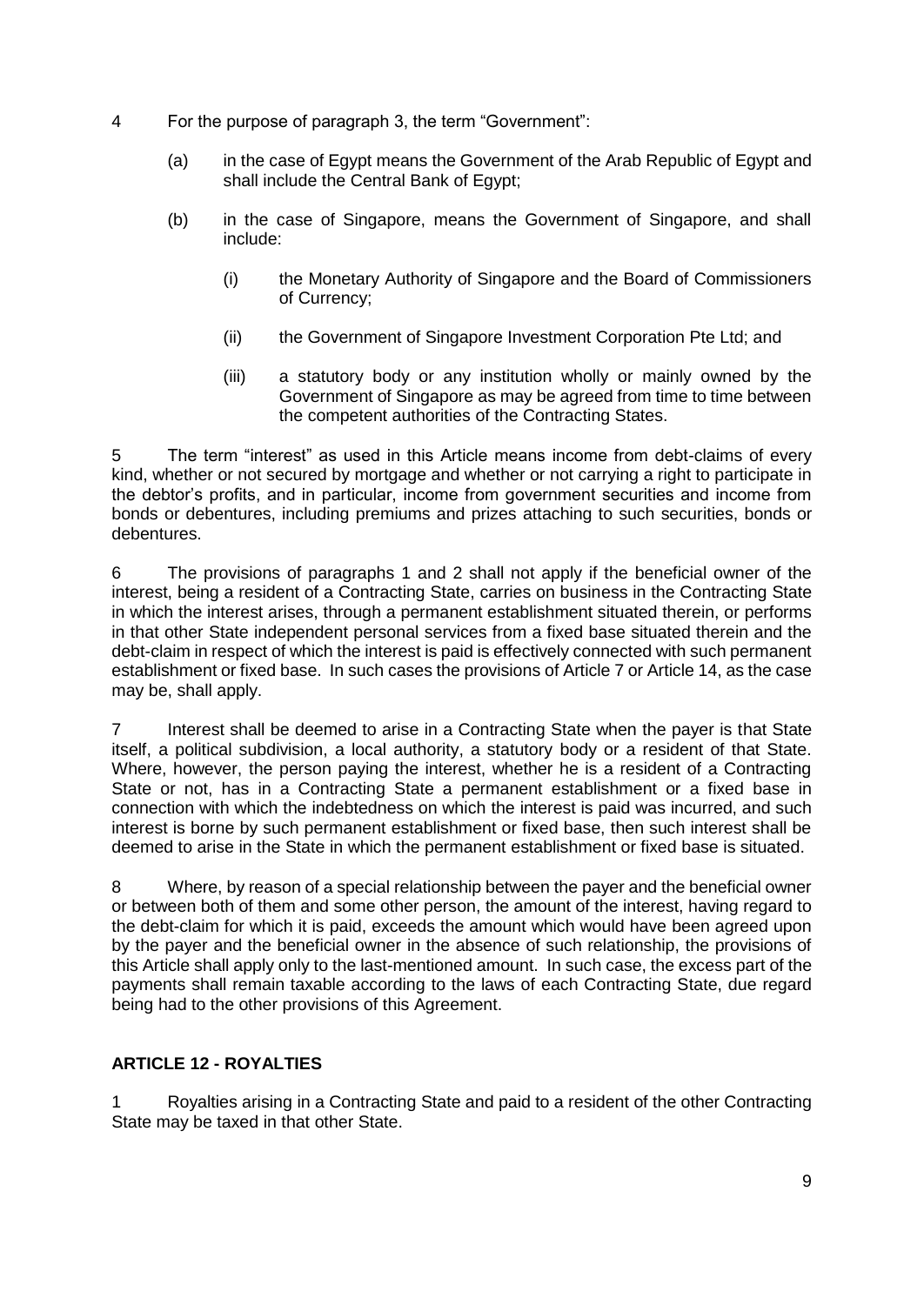2 However, such royalties may also be taxed in the Contracting State in which they arise and according to the laws of that State, but if the recipient is the beneficial owner of the royalties, the tax so charged shall not exceed 15 per cent of the gross amount of the royalties.

3 The term "royalties" as used in this Article means payments of any kind received, as a consideration for the use of, or the right to use, any copyright of literary, artistic or scientific work including cinematograph films, or films or tapes use for radio or television broadcasting, any patent, trade mark, design or model, plan, secret formula or process, or for the use of, or the right to use, industrial, commercial, or scientific equipment, or for information concerning industrial, commercial, or scientific experience.

4 The provisions of paragraphs 1 and 2 shall not apply if the beneficial owner of the royalties, being a resident of a Contracting State, carries on business in the other Contracting State in which the royalties arise, through a permanent establishment situated therein, or performs in that other State independent personal services from a fixed base situated therein, and the right or property in respect of which the royalties are paid is effectively connected with such permanent establishment or fixed base. In such case, the provisions of Article 7 or Article 14, as the case may be, shall apply.

5 Royalties shall be deemed to arise in a Contracting State when the payer is that State itself, a political subdivision, a local authority, a statutory body or a resident of that State. Where, however, the person paying the royalties, whether he is a resident of a Contracting State or not, has in a Contracting State a permanent establishment or a fixed base in connection with which the liability to pay the royalties was incurred, and such royalties are borne by such permanent establishment or fixed base, then such royalties shall be deemed to arise in the State in which the permanent establishment or fixed base is situated.

6 Where, by reason of a special relationship between the payer and the beneficial owner or between both of them and some other person, the amount of the royalties, having regard to the use, right or information for which they are paid, exceeds the amount which would have been agreed upon by the payer and the beneficial owner in the absence of such relationship, the provisions of this Article shall apply only to the last-mentioned amount. In such case the excess part of the payments shall remain taxable according to the laws of each Contracting State, due regard being had to the other provisions of this Agreement.

# **ARTICLE 13 - CAPITAL GAINS**

1 Gains derived by a resident of a Contracting State from the alienation of immovable property referred to in Article 6 and situated in the other Contracting State may be taxed in that other State.

2 Gains from the alienation of movable property forming part of the business property of a permanent establishment which an enterprise of a Contracting State has in the other Contracting State or of movable property pertaining to a fixed base available to a resident of a Contracting State in the other Contracting State for the purpose of performing independent personal services, including such gains from the alienation of such a permanent establishment (alone or with the whole enterprise) or of such fixed base, may be taxed in that other State.

3 Gains from the alienation of ships, boats or aircraft operated in international traffic or movable property pertaining to the operation of such ships, boats or aircraft, shall be taxable only in the Contracting State in which the place of effective management of the enterprise is situated.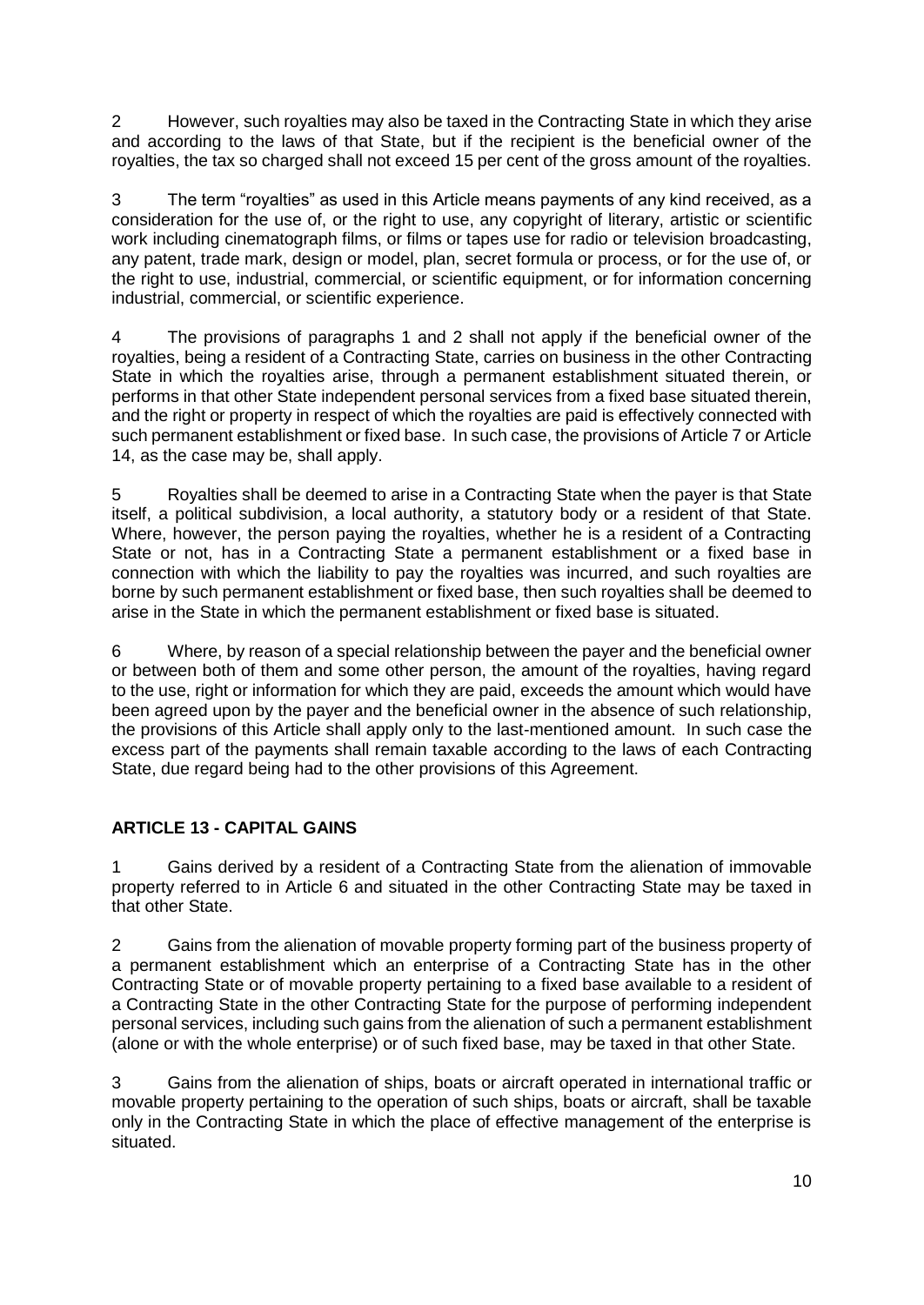4 Gains from the alienation of any property other than that referred to in paragraphs 1, 2 and 3 shall be taxable only in the Contracting State of which the alienator is a resident.

## **ARTICLE 14 - INDEPENDENT PERSONAL SERVICES**

1 Income derived by a resident of a Contracting State in respect of professional services or other activities of an independent character shall be taxable only in that State except in the following circumstances when such income may also be taxed in the other Contracting State:

- (a) if he has a fixed base regularly available to him in the other State for the purpose of performing his activities; in that case, only so much of the income as is attributable to that fixed base may be taxed in that other Contracting State; or
- (b) if his stay in the other Contracting State is for a period or periods amounting to or exceeding in the aggregate 183 days in the calendar year concerned; in that case, only as so much of the income as is derived from his activities performed in that other State may be taxed in that other State.

2 The term "professional services" includes especially independent scientific, literary, artistic, educational or teaching activities as well as the independent activities of physicians, lawyers, engineers, architects, dentists and accountants.

## **ARTICLE 15 - DEPENDENT PERSONAL SERVICES**

1 Subject to the provisions of Articles 16, 18 and 19, salaries, wages and other similar remuneration derived by a resident of a Contracting State in respect of an employment shall be taxable only in that State unless the employment is exercised in the other Contracting State. If the employment is so exercised, such remuneration as is derived therefrom may be taxed in that other State.

2 Notwithstanding the provisions of paragraph 1, remuneration derived by a resident of a Contracting State in respect of an employment exercised in the other Contracting State shall be taxable only in the first-mentioned State if:

- (a) the recipient is present in the other State for a period or periods not exceeding in the aggregate 183 days in the calendar year concerned; and
- (b) the remuneration is paid by, or on behalf of, an employer who is not a resident of the other State; and
- (c) the remuneration is not borne by a permanent establishment or a fixed base which the employer has in the other State.

3 Notwithstanding the preceding provisions of this Article, remuneration derived in respect of an employment exercised aboard a ship or aircraft operated in international traffic shall be taxable only in the Contracting State in which the place of effective management of the enterprise is situated.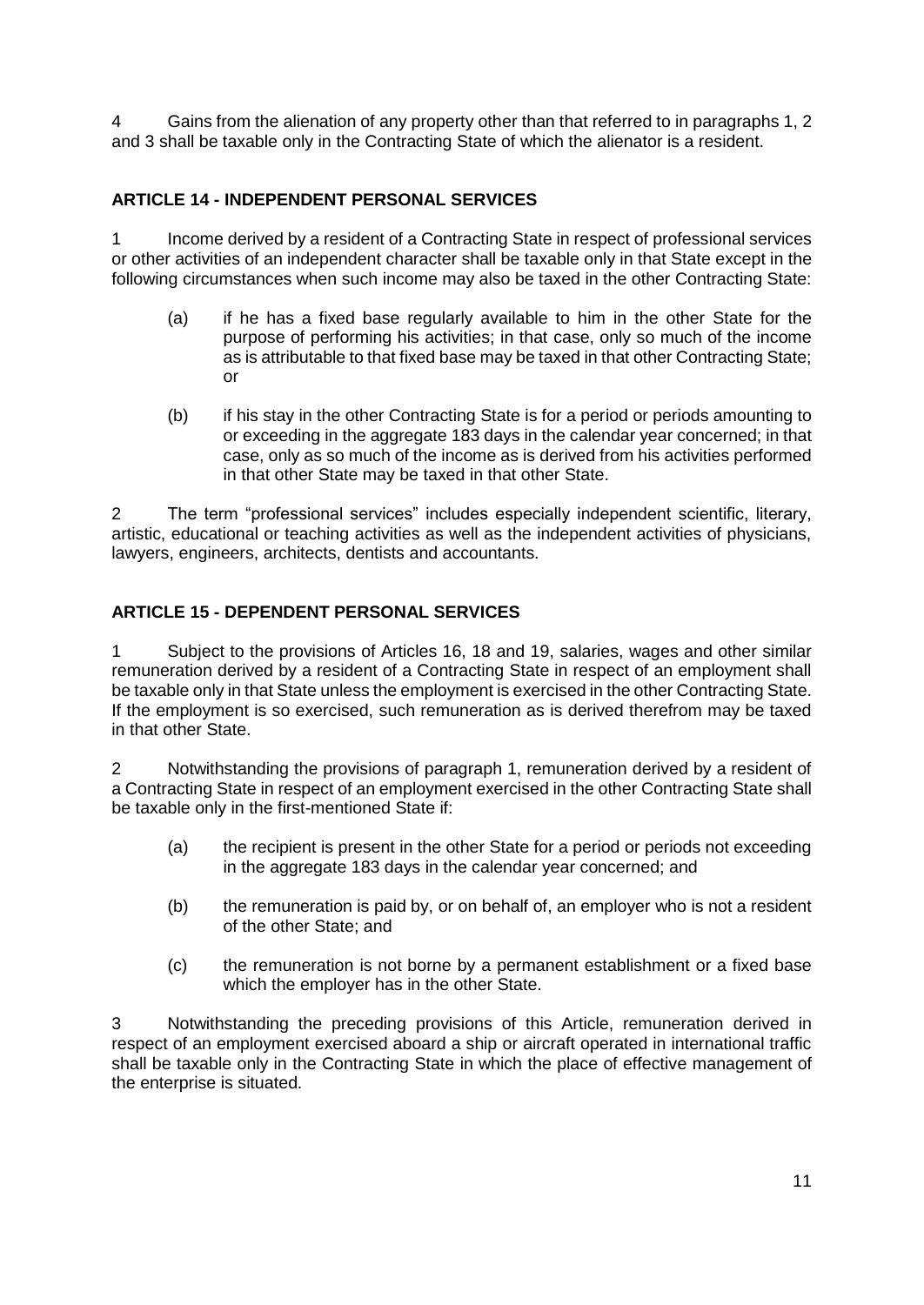## **ARTICLE 16 - DIRECTORS` FEES**

Directors' fees and other similar payments derived by a resident of a Contracting State in his capacity as a member of the board of directors of a company which is a resident of the other Contracting State may be taxed in that other State.

## **ARTICLE 17 - INCOME EARNED BY ENTERTAINERS AND ATHLETES**

1 Notwithstanding the provisions of Articles 14 and 15, income derived by a resident of a Contracting State as an entertainer such as a theatre, motion picture, radio or television artiste or a musician, or as an athlete, from his personal activities as such exercised in the other Contracting State, may be taxed in that other State.

2 Where income in respect of personal activities exercised by an entertainer or an athlete in his capacity as such accrues not to the entertainer or athlete himself but to another person, that income may, notwithstanding the provisions of Articles 7, 14 and 15, be taxed in the Contracting State in which the activities of the entertainer or athlete are exercised.

3 The provisions of paragraphs 1 and 2 shall not apply to income derived from activities performed in a Contracting State by entertainers or athletes if the visit to that Contracting State is wholly or substantially supported by public funds of the other Contracting State, including any local authority or statutory body thereof.

## **ARTICLE 18 - PENSIONS**

Pensions and other similar remuneration other than pensions referred to in Article 19, derived from a Contracting State in consideration of past employment may be taxed in both the Contracting States.

## **ARTICLE 19 - GOVERNMENT SERVICE**

1 Remuneration, other than a pension, paid by a Contracting State or a political subdivision or a local authority or a statutory body thereof to an individual in respect of services rendered to that State or subdivision or authority or body shall be taxable only in that State.

2 However, such remuneration shall be taxable only in the other Contracting State if the services are rendered in that other State, and the individual is a resident of that other State who:

- (i) is a national of that State; or
- (ii) did not become a resident of that State solely for the purpose of rendering the services.

3 The provisions of Articles 15, 16 and 18 shall apply to remuneration and pensions in respect of services rendered in connection with a business carried on by a Contracting State or a political subdivision or a local authority or a statutory body thereof.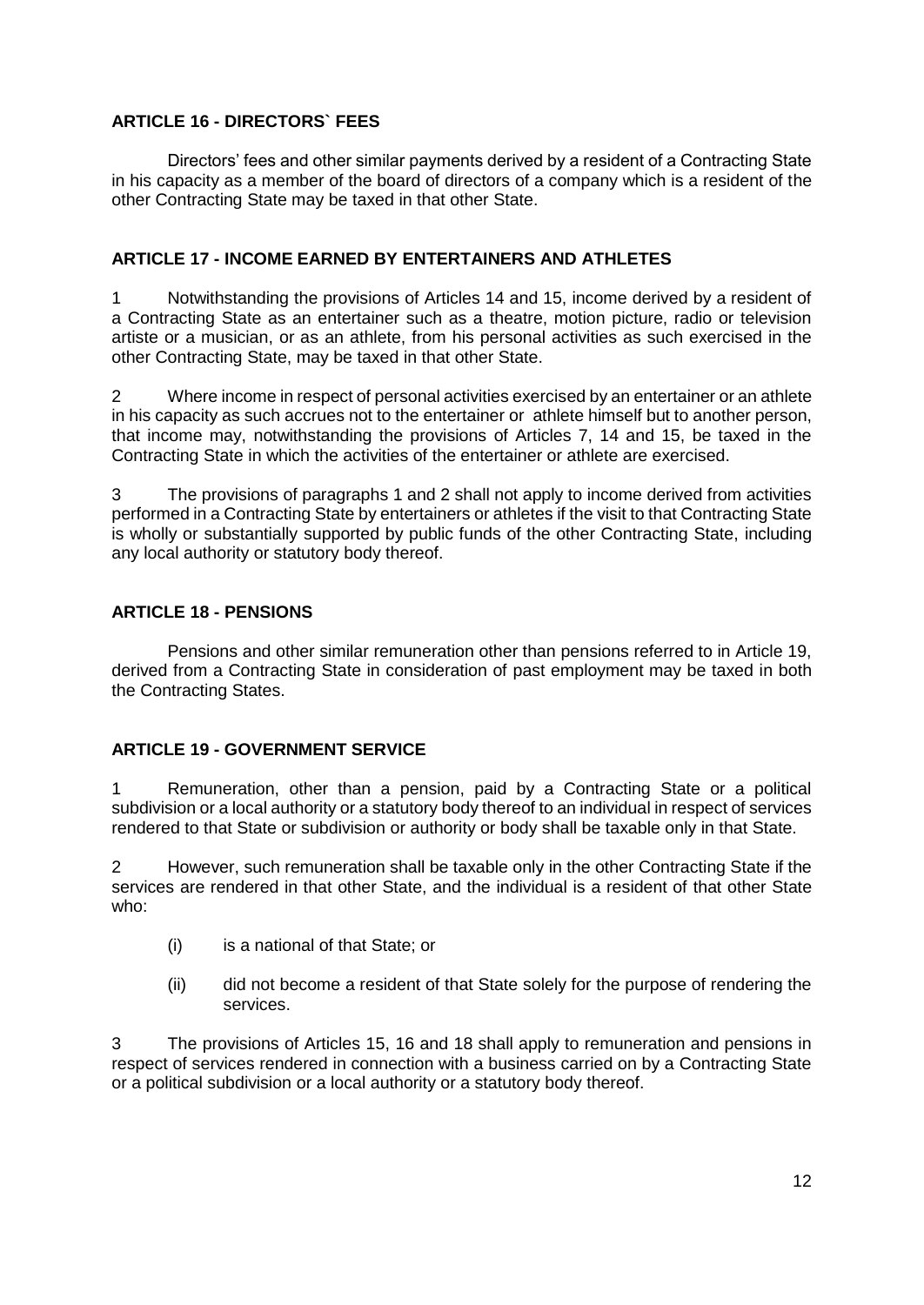## **ARTICLE 20 - STUDENTS AND TRAINEES**

An individual who is a resident of a Contracting State immediately before making a visit to the other Contracting State and is present in that other Contracting State for a period not exceeding four years solely -

- (i) as a student at a recognised university, college or school in that other Contracting State;
- (ii) as a business or technical apprentice; or
- (iii) as a recipient of grant, allowance or award for the primary purpose of study or research from a governmental, religious, charitable, scientific, literary or educational organisation,

shall be exempt from tax in the other Contracting State in respect of remittances received from abroad for the purpose of his maintenance, education or training.

## **ARTICLE 21 - PROFESSORS, TEACHERS AND RESEARCHERS**

1 An individual who is a resident of a Contracting State immediately before making a visit to the other Contracting State and who, at the invitation of any university, college, school or other similar educational institution or scientific research institution which is approved by the competent authority in that Contracting State visits that other Contracting State for a period not exceeding two years solely for the purpose of teaching or research or both at such educational or research institution shall be exempt from tax in that other State on his remuneration derived from such teaching or research.

2 This Article shall not apply to income from research if such research is undertaken primarily for the private benefit of a specific person or persons.

#### **ARTICLE 22 - OTHER INCOME**

1 Subject to the provisions of paragraph 2 of this Article, items of income of a resident of a Contracting State not dealt with in the foregoing Articles of this Agreement shall be taxable only in that Contracting State.

2 However, if such income is derived by a resident of a Contracting State from sources in the other Contracting State, such income may also be taxed in the State in which it arises, and according to the law of that State.

#### **ARTICLE 23 - ELIMINATION OF DOUBLE TAXATION**

1 The laws in force in either of the Contracting States shall continue to govern the taxation of income in the respective Contracting States except where express provision to the contrary is made in this Agreement. Where income is subject to tax in both Contracting States, relief from double taxation shall be given in accordance with the following paragraphs of this Article.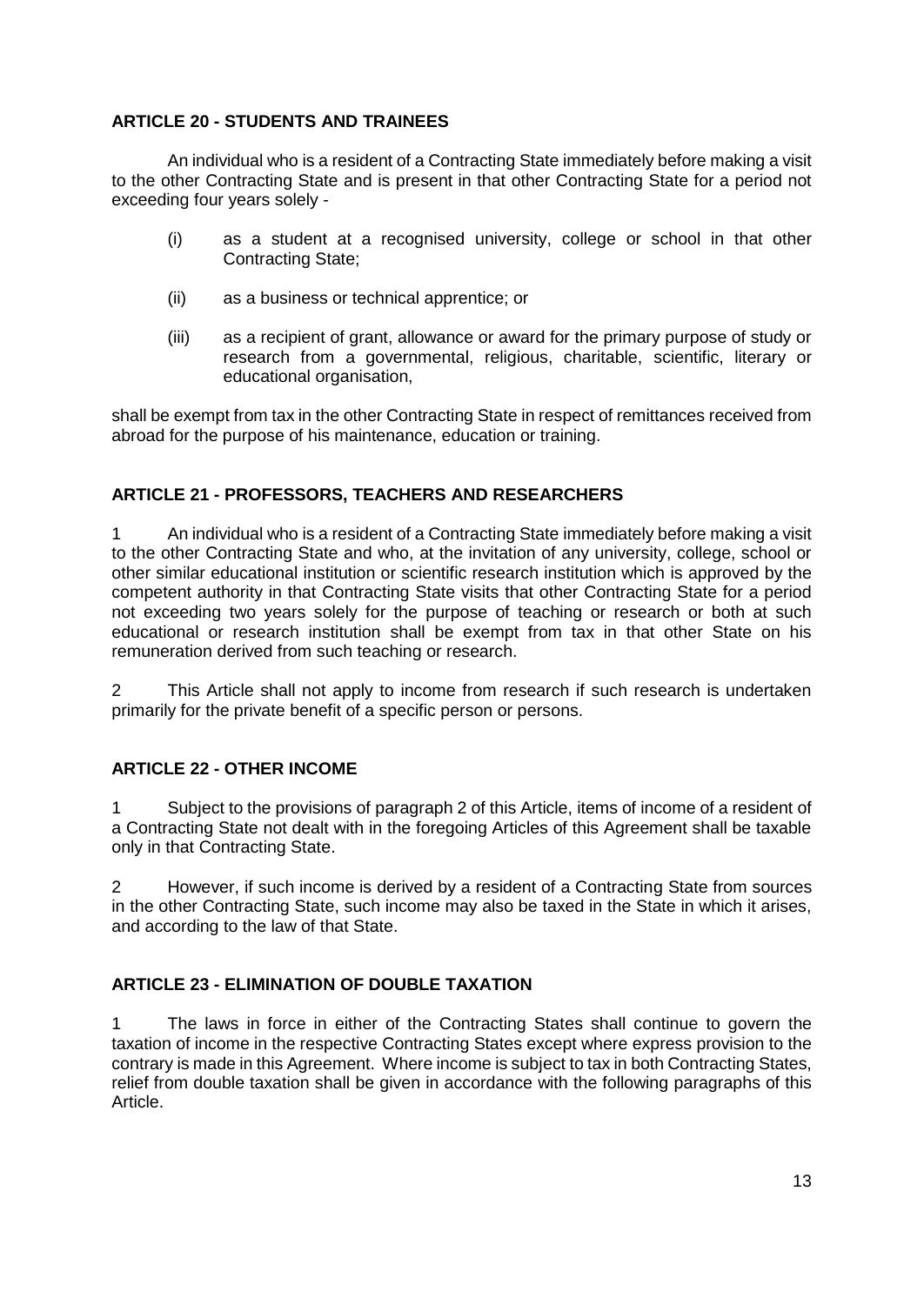2 In the case of Egypt, Singapore tax payable in respect of income derived from Singapore shall be allowed as a credit against Egyptian tax payable in respect of that income. Where such income is a dividend paid by a company which is a resident of Singapore to a company which is a resident of Egypt and which owns directly or indirectly not less than 10 per cent of the share capital of the first-mentioned company, the credit shall take into account the Singapore tax payable by that company on the portion of its profits out of which the dividend is paid. The credit shall not, however, exceed that part of the Egyptian tax, as computed before the credit is given which is appropriate to such item of income.

3 In the case of Singapore, subject to the laws of Singapore regarding the allowance as a credit against Singapore tax of tax payable in any country other than Singapore, Egyptian tax payable in respect of income derived from Egypt shall be allowed as a credit against Singapore tax payable in respect of that income. Where such income is a dividend paid by a company which is a resident of Egypt to a company which is a resident of Singapore and which owns directly or indirectly not less than 10 per cent of the share capital of the first-mentioned company, the credit shall take into account the Egyptian tax payable by that company on the portion of its profits out of which the dividend is paid. The credit shall not, however, exceed that part of the Singapore tax, as computed before the credit is given which is appropriate to such item of income.

4 For the purpose of paragraph 3, the term "Egyptian tax payable" shall be deemed to include the amount of Egyptian tax which would have been payable in accordance with Egyptian tax laws but for the exemption or reduction of Egyptian tax in accordance with the laws relating to incentives for the promotion of economic development in Egypt which were in force on the date of signature of this Agreement or any other provisions which may be subsequently introduced in Egypt in modification of, or in addition to, those laws so far as they are agreed by the competent authorities of the Contracting States to be of a substantially similar character:

Provided that the amount of the tax referred in this paragraph shall not, however, exceed:

- (a) in the case of dividends, an amount of 10 per cent of the gross amount of such dividends;
- (b) in the case of interest, an amount of 10 per cent of the gross amount of such interest; and
- (c) in the case of royalties, an amount of 10 per cent of the gross amount of such royalties.

5 The provisions of paragraph 4 shall apply for the first 10 years for which the Agreement is effective but the competent authorities of the Contracting States may consult each other to determine whether this period shall be extended.

## **ARTICLE 24 - NON-DISCRIMINATION**

1 The nationals of a Contracting State shall not be subjected in the other Contracting State to any taxation or any requirement connected therewith which is other or more burdensome, than the taxation and connected requirements to which nationals of that other State in the same circumstances and under the same conditions are or may be subjected.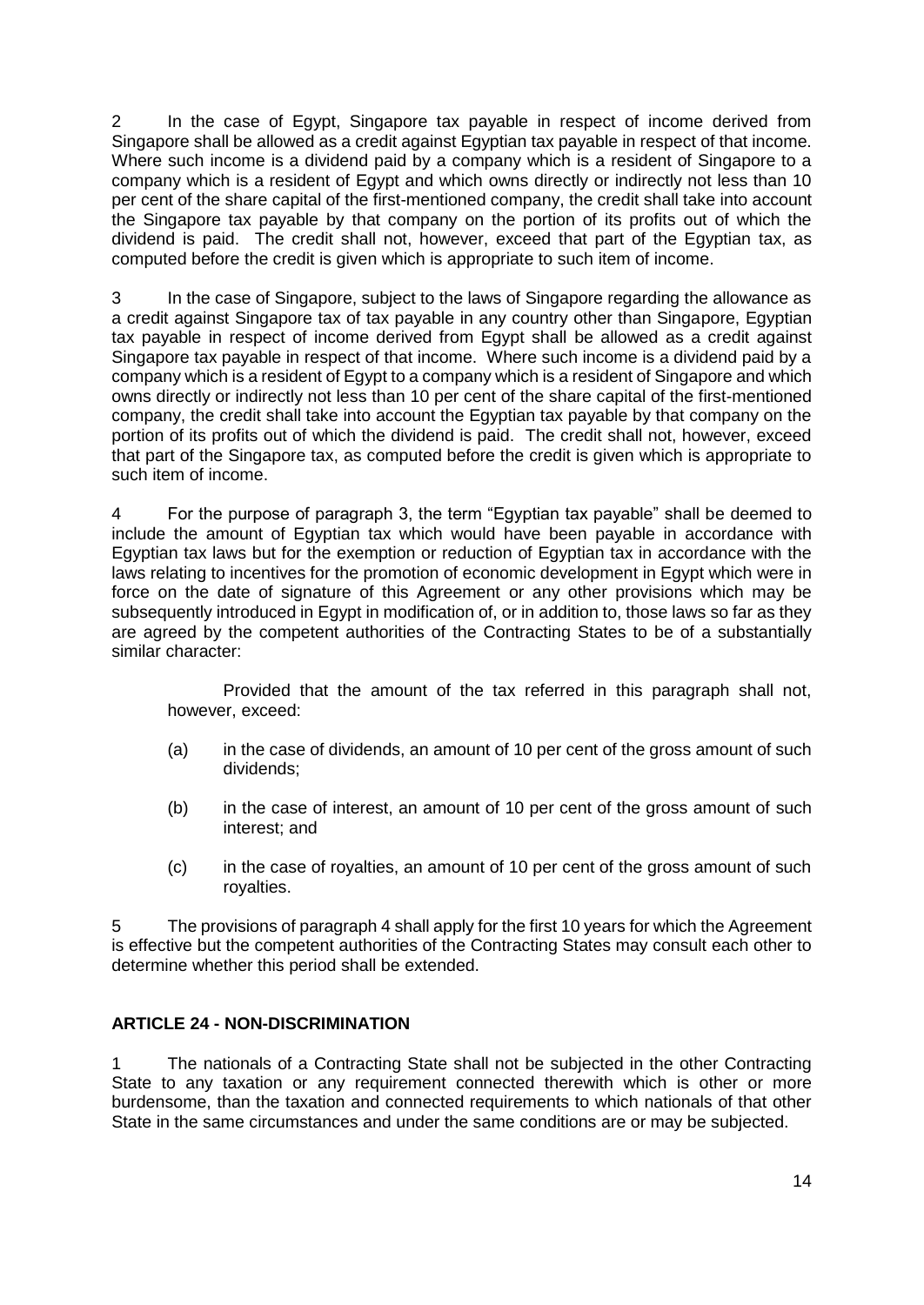2 The taxation on a permanent establishment which an enterprise of a Contracting State has in the other Contracting State shall not be less favourably levied in the other State than the taxation levied on enterprises of that other State carrying on the same activities in the same circumstances and under the same conditions.

3 Enterprises of a Contracting State, the capital of which is wholly or partly controlled, directly or indirectly, by one or more residents of the other Contracting State, shall not be subjected in the first-mentioned Contracting State to any taxation or any requirement connected therewith which is other or more burdensome than the taxation and connected requirements to which other similar enterprises of that first-mentioned State are or may be subjected in the same circumstances and under the same conditions.

- 4 Nothing contained in paragraphs 1, 2 and 3 of this Article shall be construed as-
	- (a) obliging a Contracting State to grant to residents of the other Contracting State any personal allowances, reliefs and reduction which it grants to its own residents;
	- (b) obliging a Contracting State to grant to nationals of the other Contracting State those personal allowances, reliefs and reductions for tax purposes which it grants to its own citizens who are not resident in that Contracting State or to such other persons as may be specified in the taxation laws of that Contracting State.

5 Nothing in this Article shall be construed as to prevent either Contracting State from limiting enjoyment of tax incentives designed to promote social or economic development in that State to its nationals only.

6 In this Article, the term "taxation" means taxes which are the subject of this Agreement.

# **ARTICLE 25 - MUTUAL AGREEMENT PROCEDURE**

1 Where a resident of a Contracting state considers that the actions of one or both of the Contracting States result or will result for him in taxation not in accordance with this Agreement, he may notwithstanding the remedies provided by the national laws of those States, present the case to the competent authority of the Contracting State of which he is a resident. The case must be presented within three years from the date of assessment or of the withholding of tax at source whichever is later.

2 The competent authority shall endeavour, if the objection appears to it to be justified and it is not itself able to arrive at an appropriate solution, to resolve the case by mutual agreement with the competent authority of the other Contracting State with a view to the avoidance of taxation not in accordance with this Agreement.

3. The competent authorities of the Contracting States shall endeavour to resolve by mutual agreement any difficulty or doubt arising as to the interpretation or application of this Agreement. They may also consult together for the elimination of double taxation in cases not provided for in this Agreement.

4 The competent authorities of the Contracting States may communicate with each other directly for the purpose of applying the provisions of this Agreement.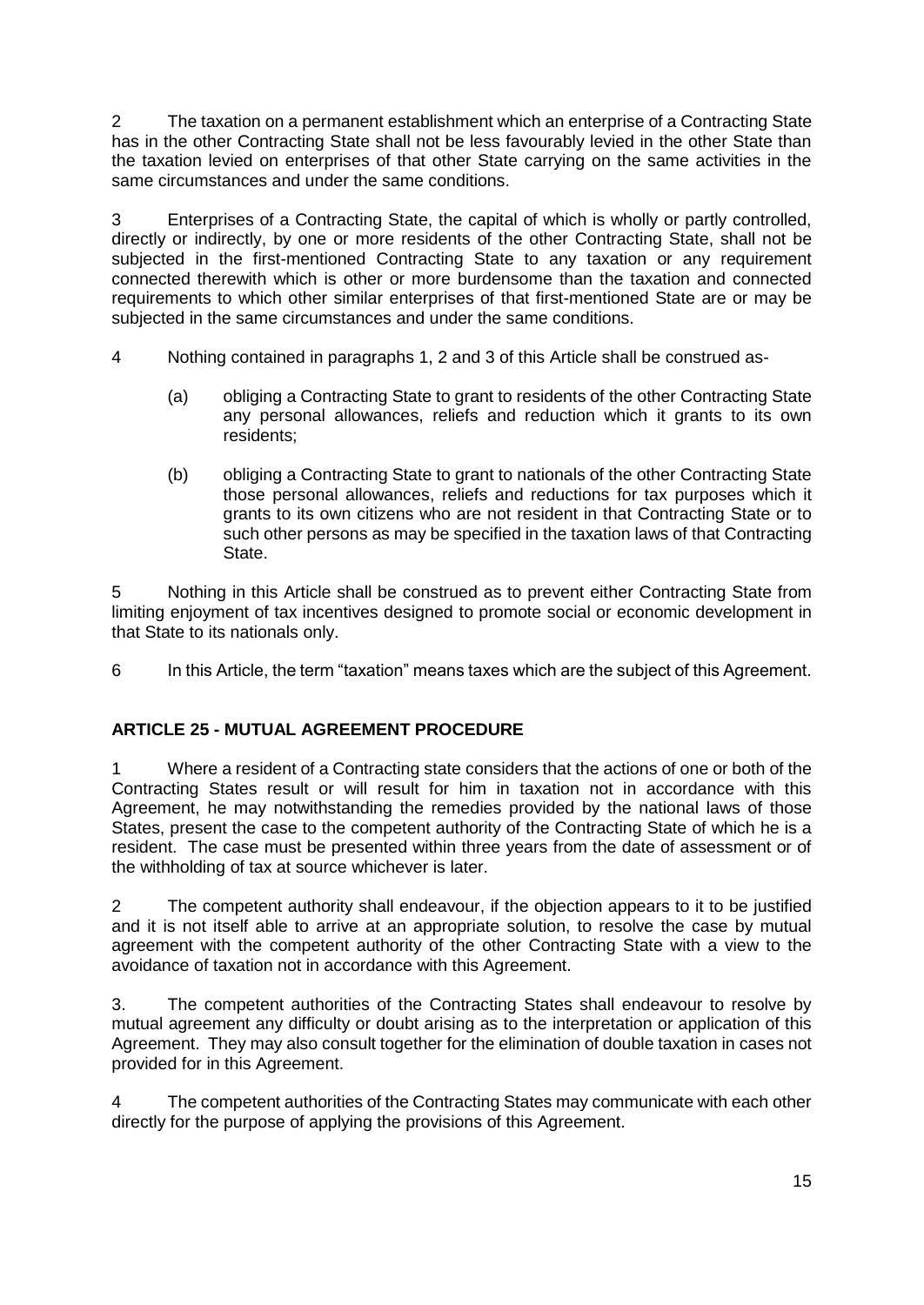## **ARTICLE 26 - EXCHANGE OF INFORMATION**

1 The competent authorities of the Contracting States shall exchange such information as is necessary for carrying out the provisions of this Agreement. Any information so exchanged shall be treated as secret and shall not be disclosed to any persons or authorities other than those concerned with the assessment or collection of the taxes which are the subject of this Agreement or the determination of appeals or the prosecution of offences in relation thereto.

2 In no case shall the provisions of paragraph 1 be construed so as to impose on a Contracting State the obligation:

- (a) to carry out administrative measures at variance with the laws or the administrative practice of that or of the other Contracting State;
- (b) to supply particulars which are not obtainable under the laws or in the normal course of the administration of that or of the other Contracting State;
- (c) to supply information which would disclose any trade, business, industrial, commercial or professional secret or trade process, or information the disclosure of which would be contrary to public policy.

## **ARTICLE 27 - DIPLOMATIC AND CONSULAR OFFICERS**

Nothing in this Agreement shall affect the fiscal privileges of diplomatic or consular officers under the general rules of international laws or under the provisions of special agreements.

#### **ARTICLE 28 - MISCELLANEOUS RULES**

1 The provisions of this Agreement shall not be construed to restrict in any manner any exclusion, exemption, deduction, credit, or other allowances now or hereafter accorded:

- (a) by the laws of a Contracting State in the determination of the tax imposed by that State; or
- (b) by any other agreement entered into by a Contracting State.

2 Where this Agreement provides (with or without other conditions) that income from sources in a Contracting State shall be exempt from tax, or taxed at a reduced rate in that Contracting State and under the laws in force in the other Contracting State the said income is subject to tax by reference to the amount thereof which is remitted to or received in that other Contracting State and not by reference to the full amount thereof, then the exemption or reduction of tax to be allowed under this Agreement in the first-mentioned Contracting State shall apply only to so much of the income as is remitted to or received in that other Contracting State. However, this limitation does not apply to income derived by the Government of a Contracting State or any person approved by the competent authority of a Contracting State for the purpose of this paragraph.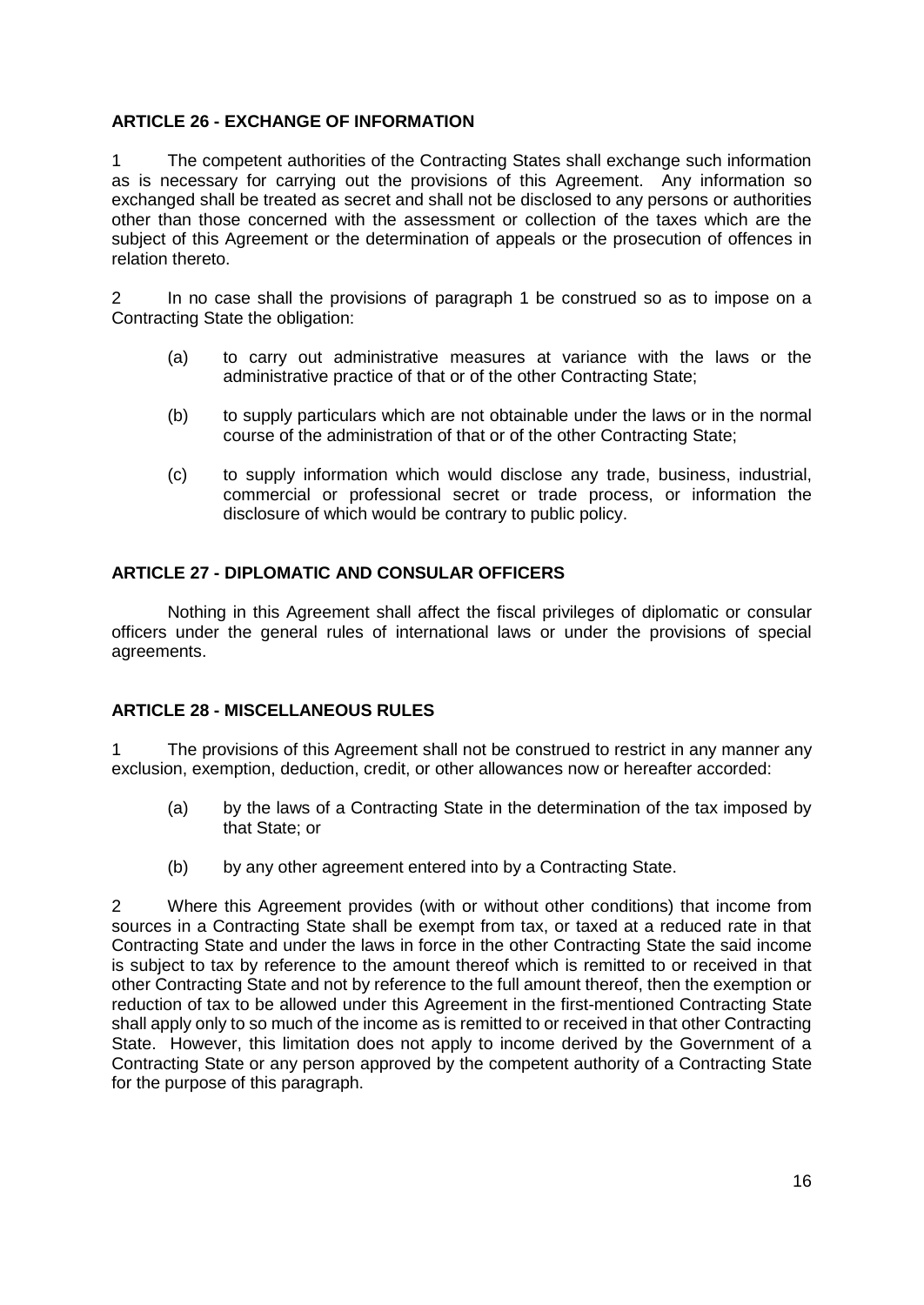## **ARTICLE 29 - ENTRY INTO FORCE**

1 This Agreement shall be ratified and the instruments of ratification shall be exchanged at Singapore.

2 The Agreement shall enter into force upon the exchange of the instruments of ratification and its provisions shall have effect:

- (a) in the case of Egypt:
	- (i) in respect of taxes withheld at source, on amounts paid or credited on or after the first day of January in the calendar year following that in which the Agreement enters into force; and
	- (ii) in respect of taxes other than taxes withheld at source, for taxation years beginning on or after the first day of January in the calendar year following that in which the Agreement enters into force;
- (b) in the case of Singapore, in respect of tax for any year of assessment beginning on or after the first day of January in the second calendar year following that in which the Agreement enters into force.

## **ARTICLE 30 - TERMINATION**

This Agreement shall remain in force until terminated by a Contracting State. Either Contracting State may, on or before June 30 in any calendar year after the period of five years from the date the Agreement enters into force, terminate the Agreement by giving to the other Contracting State a notice of termination in writing through diplomatic channels. In such event, the Agreement shall cease to have effect:

- (a) in the case of Egypt:
	- (i) in respect of taxes withheld at source, on amounts paid or credited on or after the first day of January in the calendar year following that in which the notice is given; and
	- (ii) in respect of taxes other than taxes withheld at source, for taxation years beginning on or after the first day of January in the calendar year following that in which the notice is given;
- (b) in the case of Singapore, in respect of tax for any year of assessment beginning on or after the first day of January in the second calendar year following that in which the notice is given.

IN WITNESS WHEREOF the undersigned, being duly authorised thereto by their respective Governments, have signed this Agreement.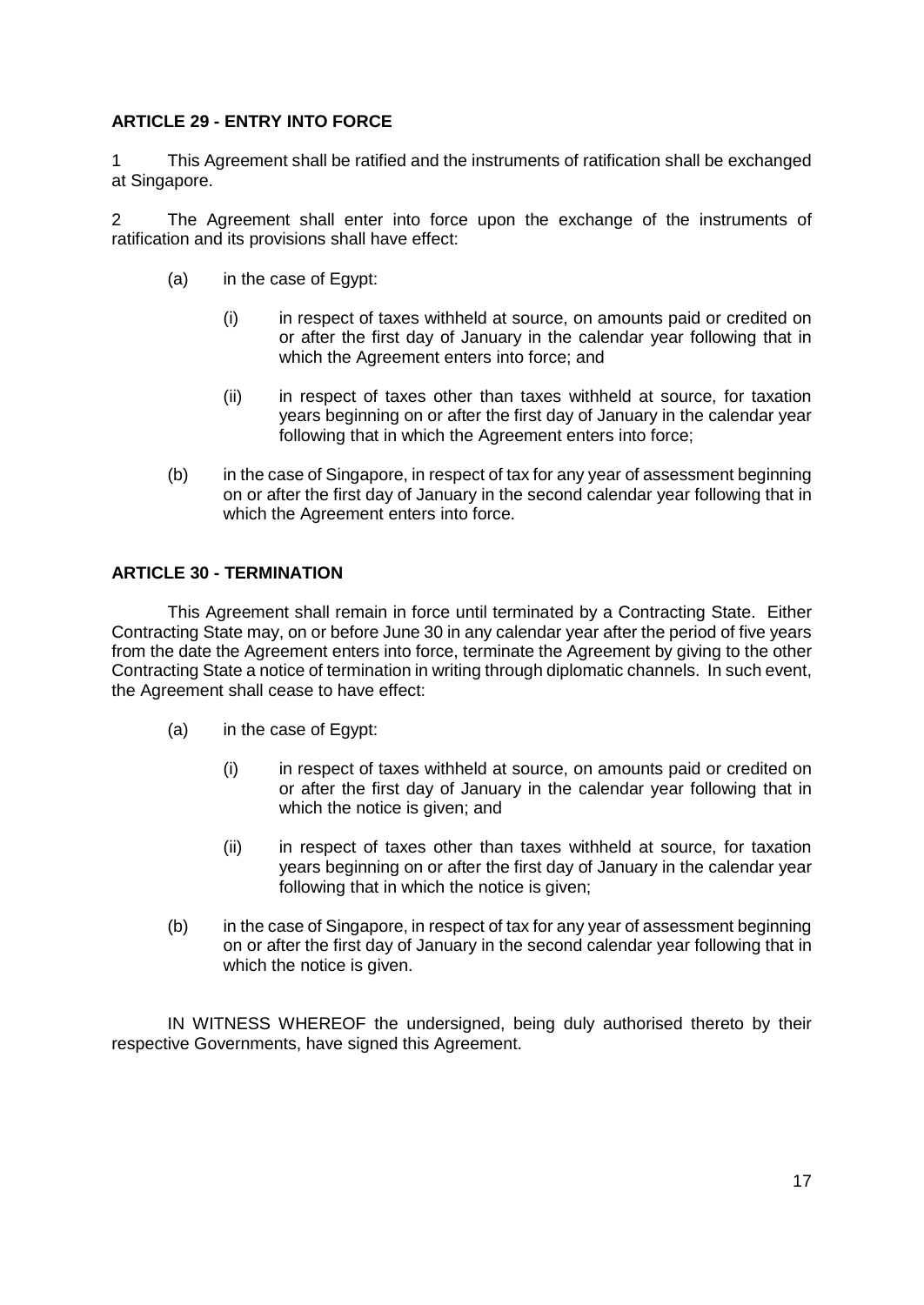DONE in duplicate at Cairo this 22nd day of May 1996, in the Arabic and English languages, both texts being equally authentic. In case of divergence between the texts, the English text shall be the operative one.

#### FOR THE GOVERNMENT OF REPUBLIC OF SINGAPORE

#### FOR THE GOVERNMENT OF ARAB REPUBLIC OF EGYPT

PROF. S JAYAKUMAR DR. MOHEI ELDIN ELGHAREEB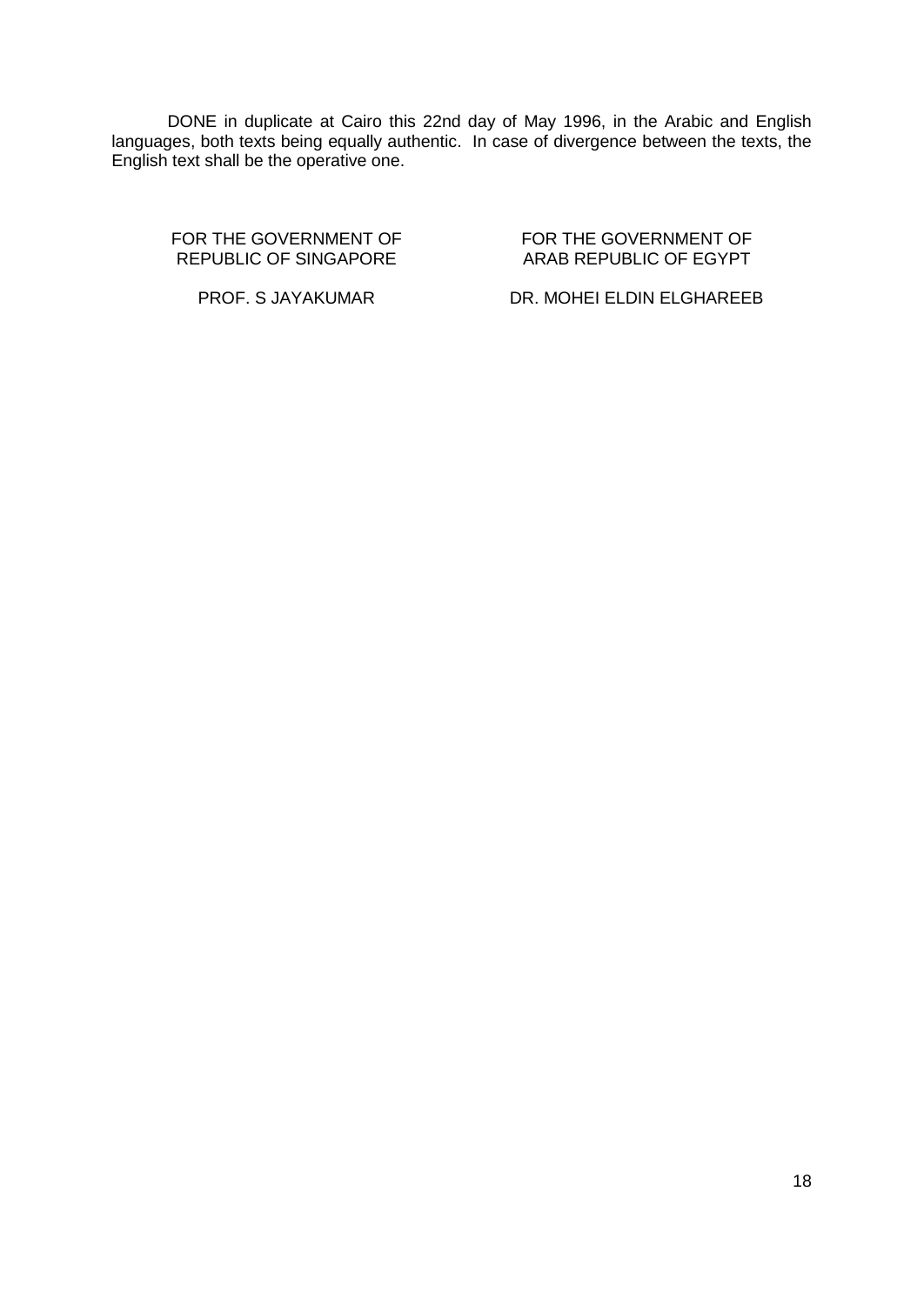#### **PROTOCOL (1996)**

At the moment of signing the Agreement between the Government of the Arab Republic of Egypt and the Government of the Republic of Singapore for the Avoidance of Double Taxation and the Prevention of Fiscal Evasion with respect to Taxes on Income, the undersigned have agreed that the following provision shall form an integral part of the Agreement.

For the purpose of paragraph 2 of Article 25 (Mutual Agreement Procedure), where a case is resolved by mutual agreement, despite there being time limits in the domestic laws of the Contracting States, the person presenting the case is assured that there are sufficient remedies such as extension of time within such domestic laws to enable what is agreed by the competent authorities of both Contracting States to be implemented within such time limits.

IN WITNESS WHEREOF the undersigned, being duly authorised thereto by their respective Governments, have signed this Protocol.

DONE in duplicate at Cairo this 22nd day of May 1996, in the Arabic and English languages, both texts being equally authentic. In case of divergence between the texts, the English text shall be the operative one.

FOR THE GOVERNMENT OF REPUBLIC OF SINGAPORE

ARAB REPUBLIC OF EGYPT

PROF. S JAYAKUMAR DR. MOHEI ELDIN ELGHAREEB

FOR THE GOVERNMENT OF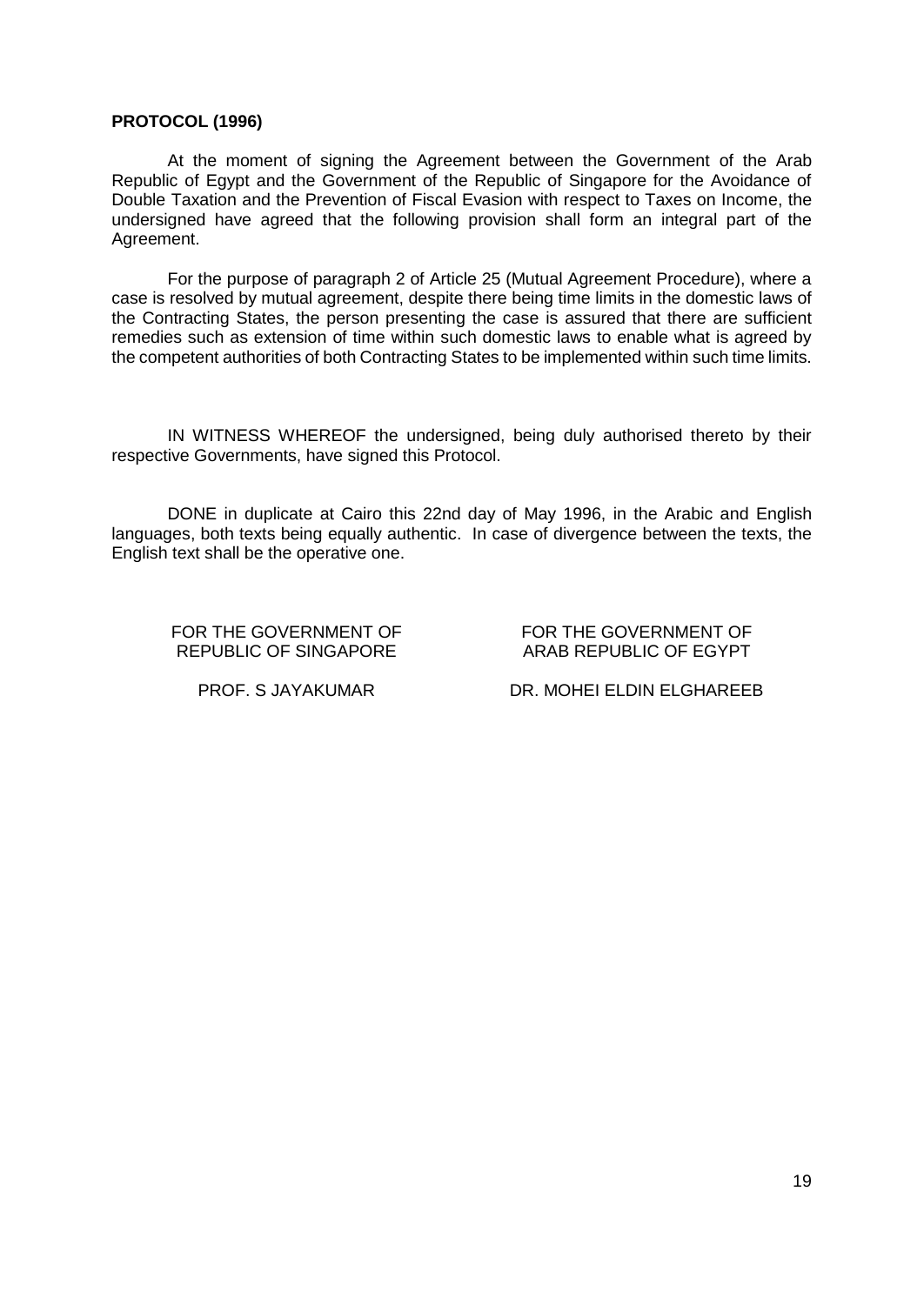# **ANNEX A**

# **Effects of the MLI on this Agreement**

#### **1. Deletion and replacement of the Preamble**

The preamble of this Agreement is deleted and replaced by the following preamble:

"The Government of the Republic of Singapore and the Government of the Arab Republic of Egypt,

Desiring to further develop their economic relationship and to enhance their cooperation in tax matters,

Intending to eliminate double taxation with respect to the taxes covered by this Agreement without creating opportunities for non-taxation or reduced taxation through tax evasion or avoidance (including through treaty shopping arrangements aimed at obtaining reliefs provided in this Agreement for the indirect benefit of residents of third jurisdictions),

Have agreed as follows:".

#### **2. Amendment of Article 25**

In paragraph 2 of Article 25 (Mutual Agreement Procedure), the words "Any agreement reached shall be implemented notwithstanding any time limits in the domestic law of the Contracting States." are inserted immediately after the words "not in accordance with the Agreement.".

#### **3. New Article 28A**

The following new Article 28A is inserted immediately after Article 28 (Miscellaneous Rules):

#### "**ARTICLE 28A - PREVENTION OF TREATY ABUSE**

Notwithstanding any provisions of this Agreement, a benefit under this Agreement shall not be granted in respect of an item of income or capital if it is reasonable to conclude, having regard to all relevant facts and circumstances, that obtaining that benefit was one of the principal purposes of any arrangement or transaction that resulted directly or indirectly in that benefit, unless it is established that granting that benefit in these circumstances would be in accordance with the object and purpose of the relevant provisions of this Agreement.".